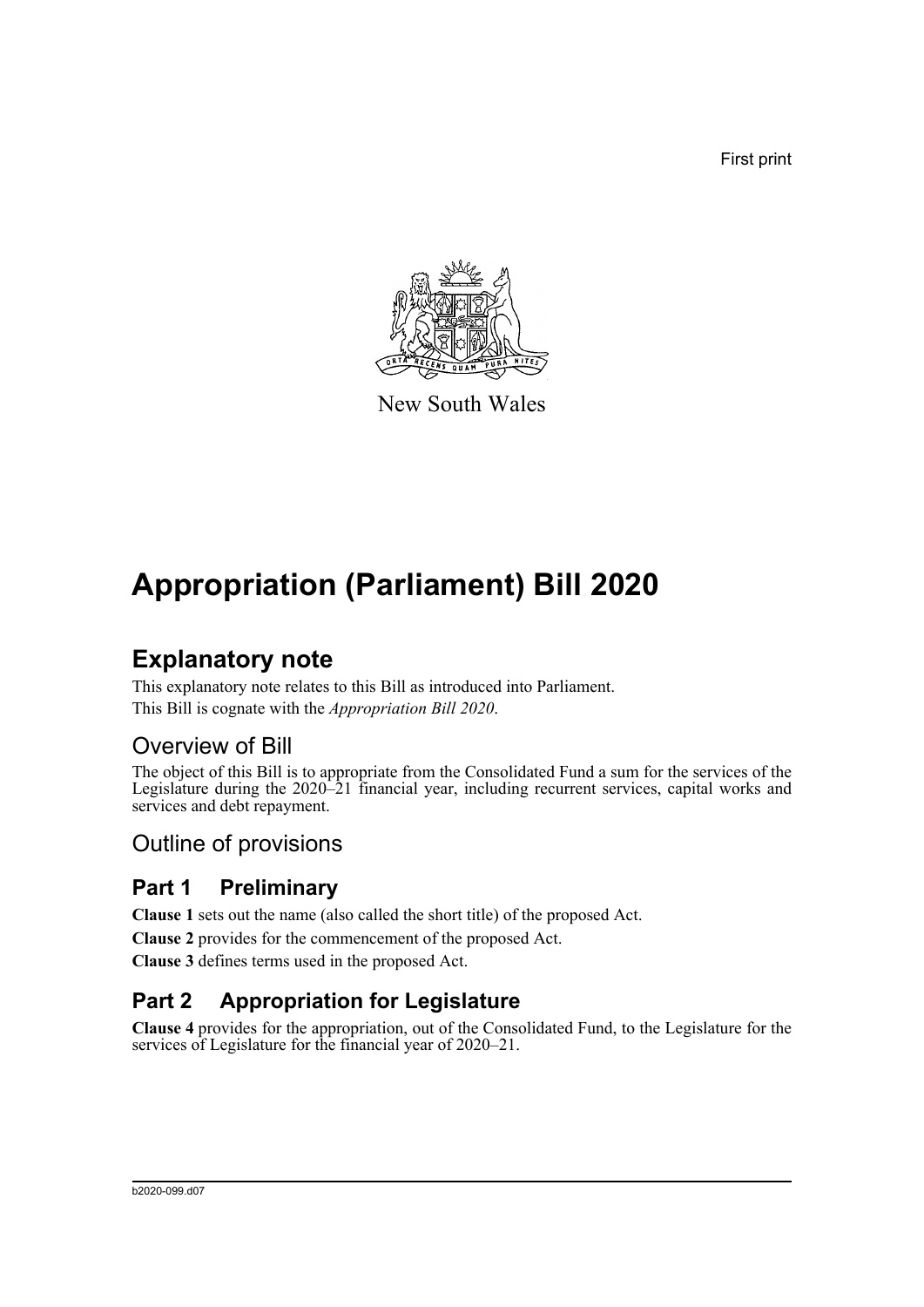## **Part 3 General**

**Clause 5** deems certain payments made from the Consolidated Fund on or after 1 July 2020 pending the enactment of the proposed Act to be made out of the sums appropriated by the proposed Act.

### **Part 4 Budget variations for the year 2019–20**

**Clause 6** appropriates an amount to the Legislature out of the Consolidated Fund for the exigencies of Government relating to the COVID-19 response during the year 2019–20 in accordance with section 4.13 of the *Government Sector Finance Act 2018*.

**Clause 7** provides that the appropriation made by the proposed Part is to be construed as part of the annual Appropriation (Parliament) Act for the 2019–20 financial year. It also validates the following occurring before the date of assent to the proposed Act—

- (a) payment out of the Consolidated Fund of the sum appropriated,
- (b) approval of expenditure of the sum appropriated,
- (c) expenditure of the sum appropriated.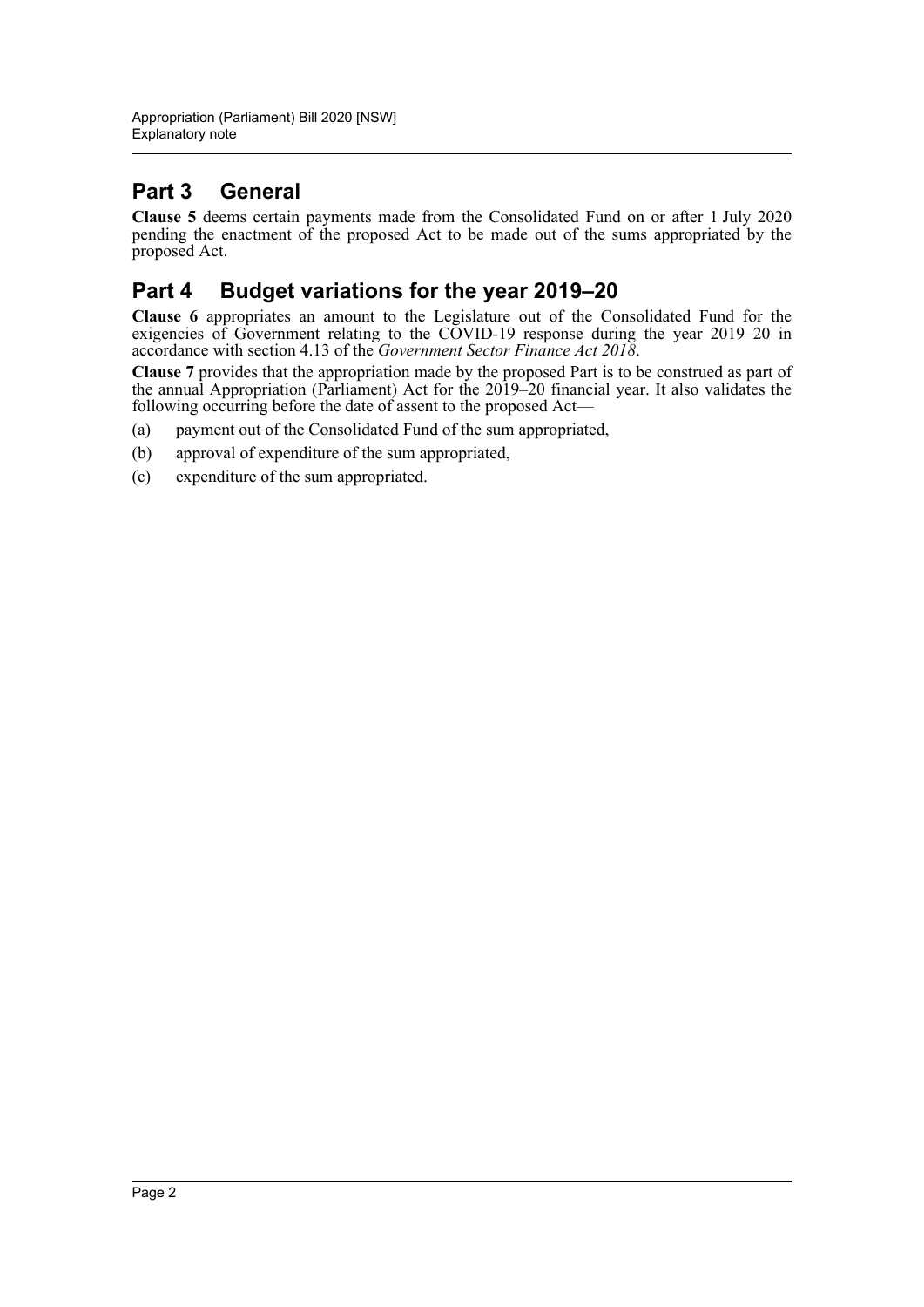First print



New South Wales

# **Appropriation (Parliament) Bill 2020**

## **Contents**

|                                                                    | Page                                             |
|--------------------------------------------------------------------|--------------------------------------------------|
| <b>Preliminary</b>                                                 |                                                  |
| Name of Act                                                        | 2                                                |
| Commencement                                                       | 2                                                |
|                                                                    | 2                                                |
| <b>Appropriation for Legislature</b>                               |                                                  |
| Appropriation for services of Legislature<br>4                     | 3                                                |
| General                                                            |                                                  |
| 5<br>Payments authorised on lapse of appropriation                 | 4                                                |
| Budget variations for the year 2019–20                             |                                                  |
| 6<br>Payments made during 2019–20 under section 4.13 of Government | 5                                                |
| 7<br>Operation of budget variations and validation of expenditure  | 5                                                |
|                                                                    | 2<br>3<br>Definitions<br>Sector Finance Act 2018 |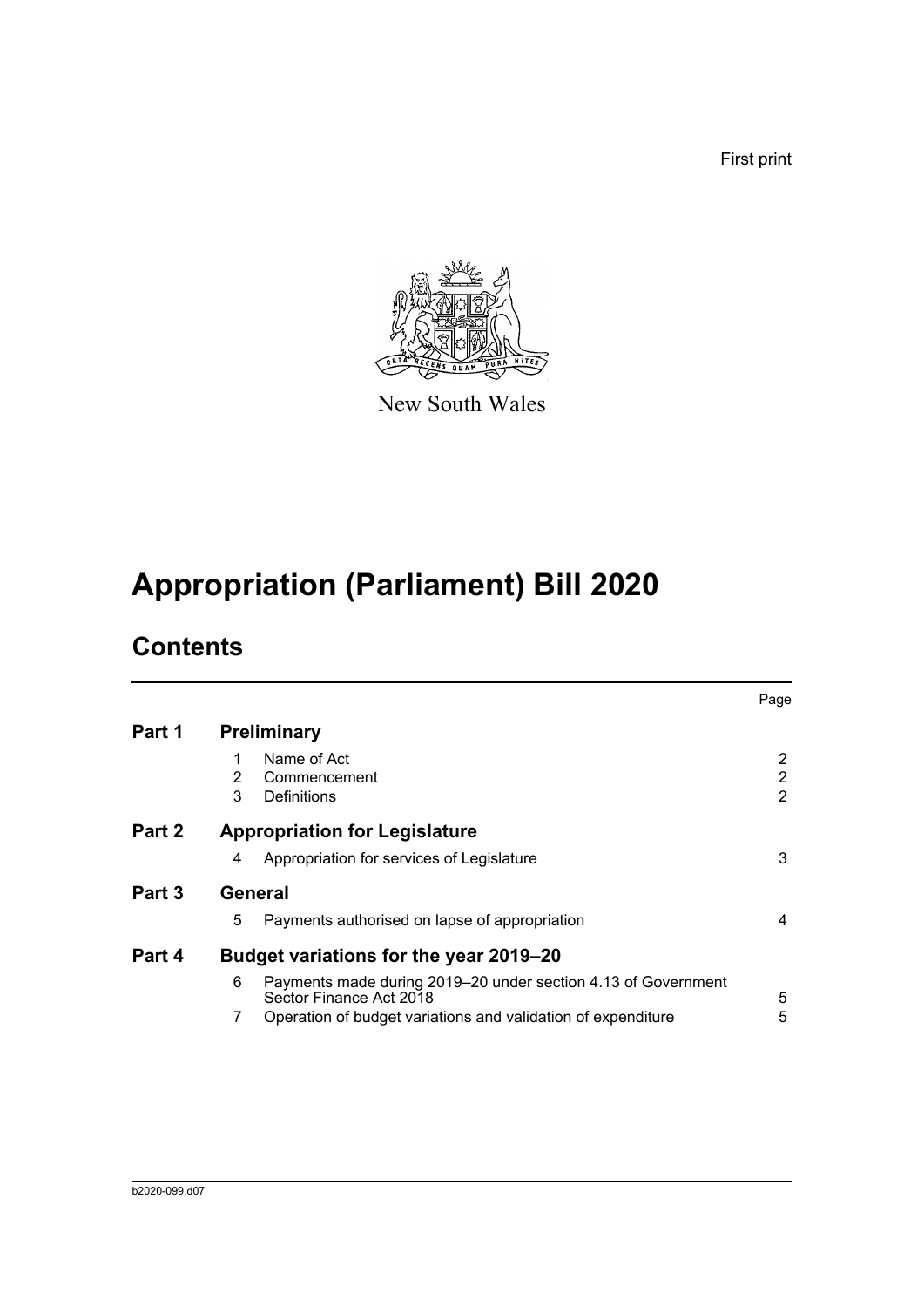

New South Wales

# **Appropriation (Parliament) Bill 2020**

No , 2020

#### **A Bill for**

An Act to appropriate out of the Consolidated Fund a sum for the services of the Legislature for the year 2020–21 and to make an additional appropriation to give effect to budget variations for the year 2019–20.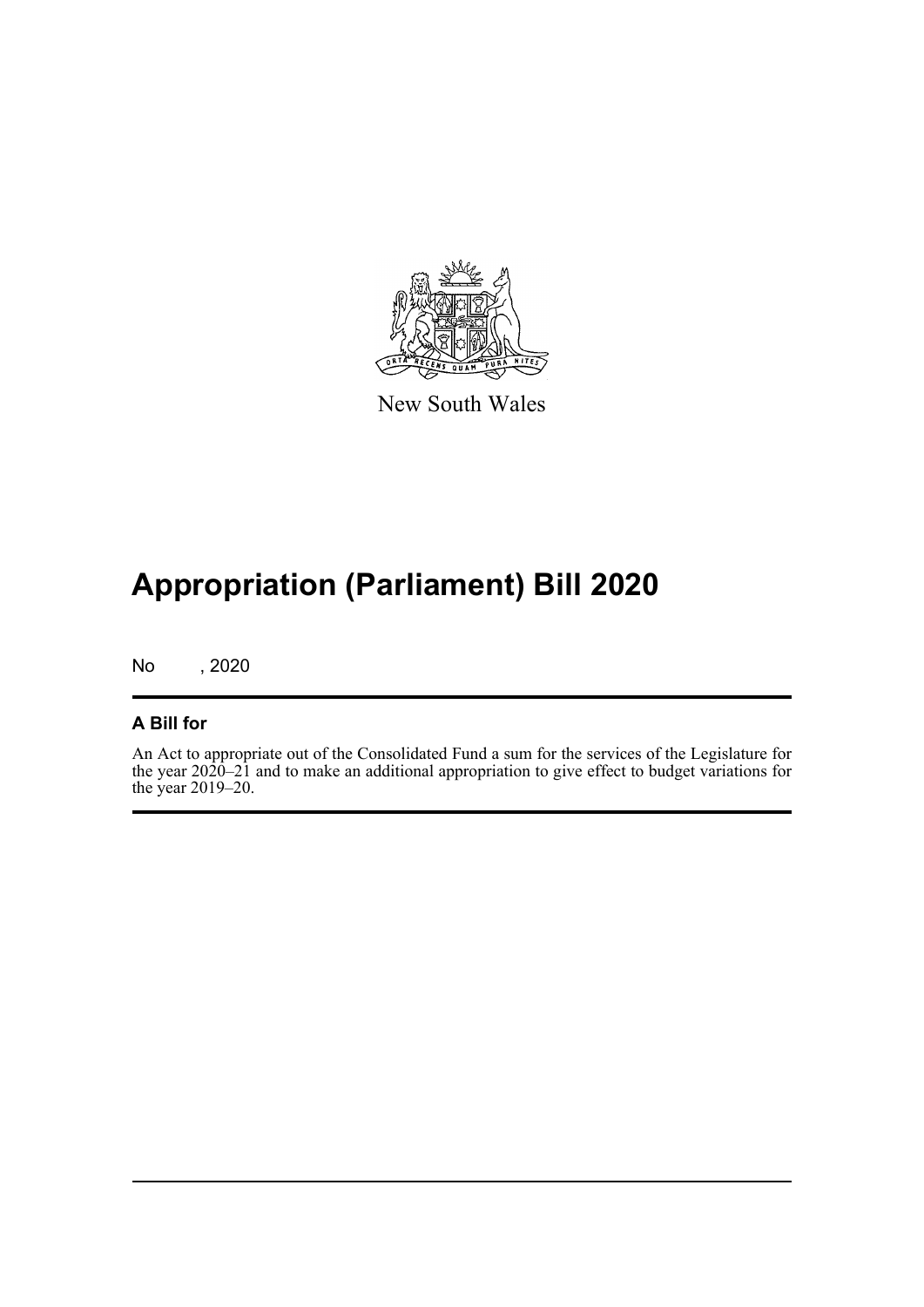<span id="page-4-3"></span><span id="page-4-2"></span><span id="page-4-1"></span><span id="page-4-0"></span>

|              |                    | The Legislature of New South Wales enacts-                                                                                       | 1              |
|--------------|--------------------|----------------------------------------------------------------------------------------------------------------------------------|----------------|
| Part 1       |                    | <b>Preliminary</b>                                                                                                               | $\overline{2}$ |
| 1            |                    | <b>Name of Act</b>                                                                                                               | 3              |
|              |                    | This Act is the <i>Appropriation (Parliament) Act 2020</i> .                                                                     | 4              |
| $\mathbf{2}$ |                    | Commencement                                                                                                                     | 5              |
|              |                    | This Act commences on the date of assent to this Act.                                                                            | 6              |
| 3            | <b>Definitions</b> |                                                                                                                                  |                |
|              | (1)                | In this Act-<br>services includes the following—                                                                                 | 8<br>9         |
|              |                    | recurrent services,<br>(a)                                                                                                       | 10             |
|              |                    | capital works and services,<br>(b)                                                                                               | 11             |
|              |                    | repayment of debt.<br>(c)                                                                                                        | 12             |
|              |                    | 2019–20 means the year from 1 July 2019 to 30 June 2020.                                                                         | 13             |
|              |                    | 2020–21 means the year from 1 July 2020 to 30 June 2021.                                                                         | 14             |
|              | (2)                | A reference in the <i>Government Sector Finance Act 2018</i> to an annual Appropriation<br>Act includes a reference to this Act. | 15<br>16       |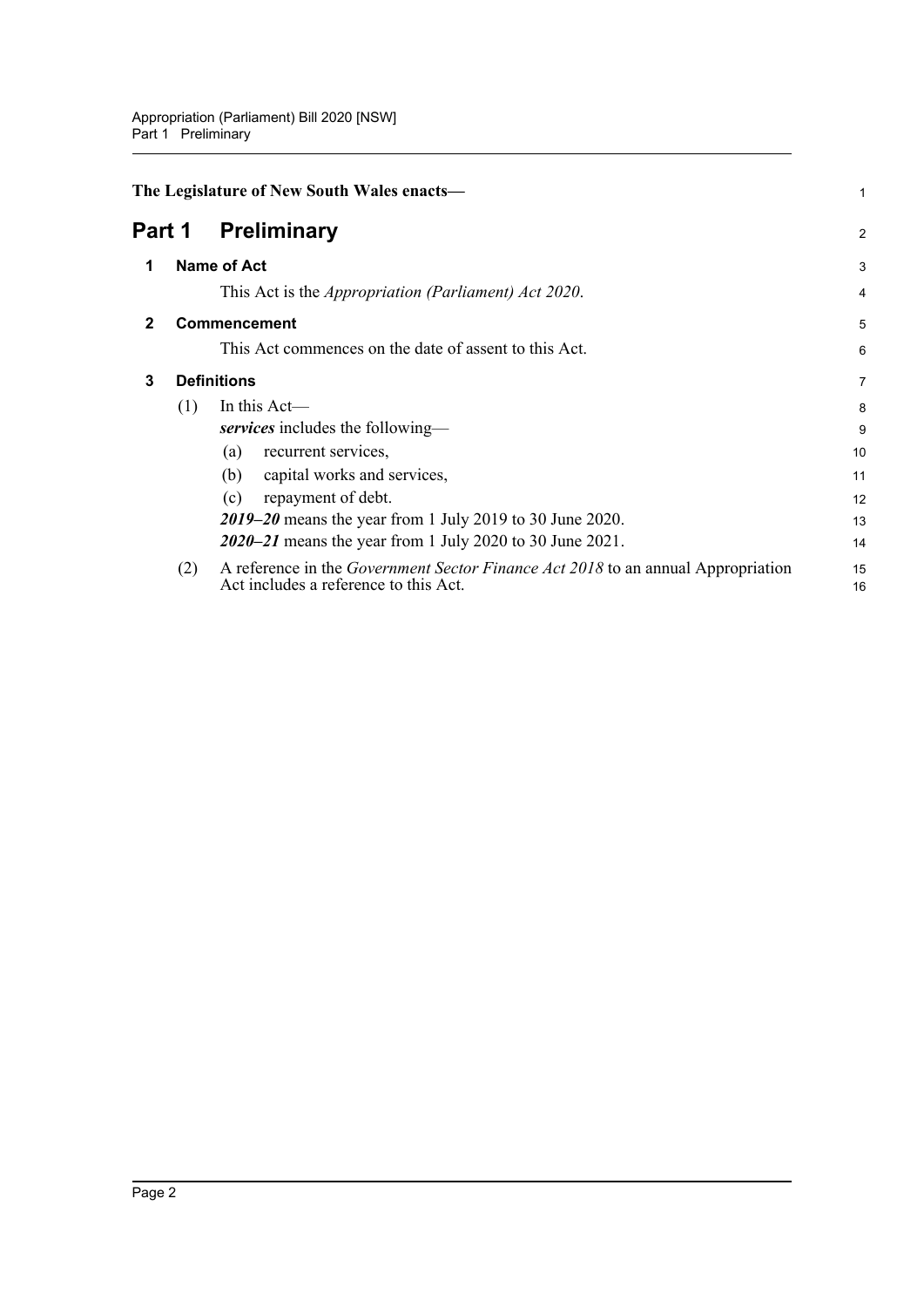## <span id="page-5-1"></span><span id="page-5-0"></span>**Part 2 Appropriation for Legislature**

#### **4 Appropriation for services of Legislature**

This Act appropriates the sum of \$196,971,000 to the Legislature out of the Consolidated Fund for the services of the Legislature for the year 2020–21. **Note.** The appropriation will fund services, as follows—

|    |            | <b>Expenses</b><br>\$,000 | Capital<br>expenditure<br>\$,000 |
|----|------------|---------------------------|----------------------------------|
| 01 | Parliament | 185,075                   | 42.121                           |

1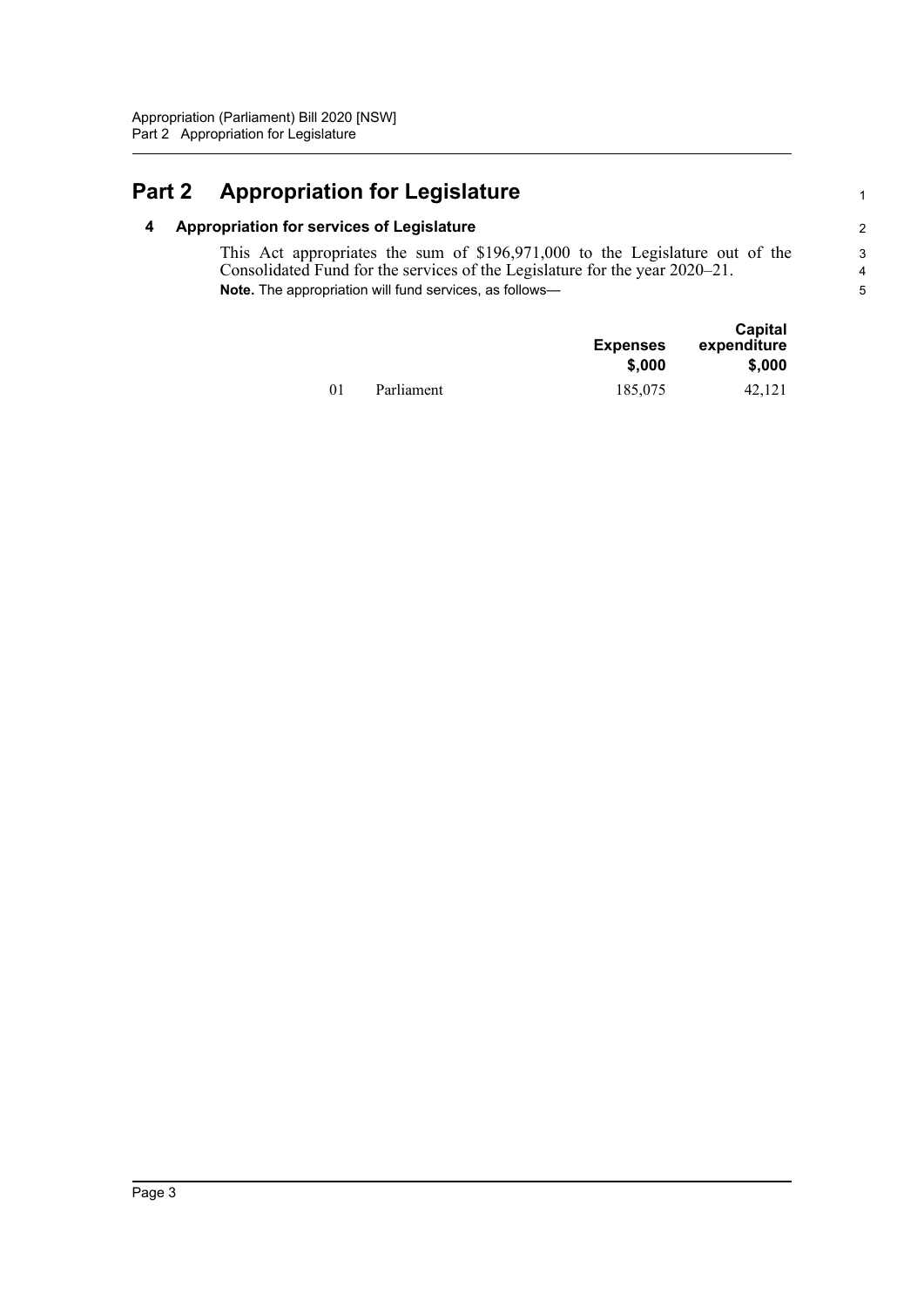### <span id="page-6-1"></span><span id="page-6-0"></span>**Part 3 General**

| 5. | Payments authorised on lapse of appropriation                                                                                     | $\mathcal{P}$    |  |
|----|-----------------------------------------------------------------------------------------------------------------------------------|------------------|--|
|    | An amount is taken to have been expended out of a sum appropriated for a purpose<br>by this Act if the amount—                    |                  |  |
|    | was paid for the purpose out of the Consolidated fund under section 4.10 of the<br>(a)<br>Government Sector Finance Act 2018, and | $5^{\circ}$<br>6 |  |
|    | was paid on or after 1 July 2020 and before the date of assent to this Act.<br>(b)                                                | 7                |  |

1